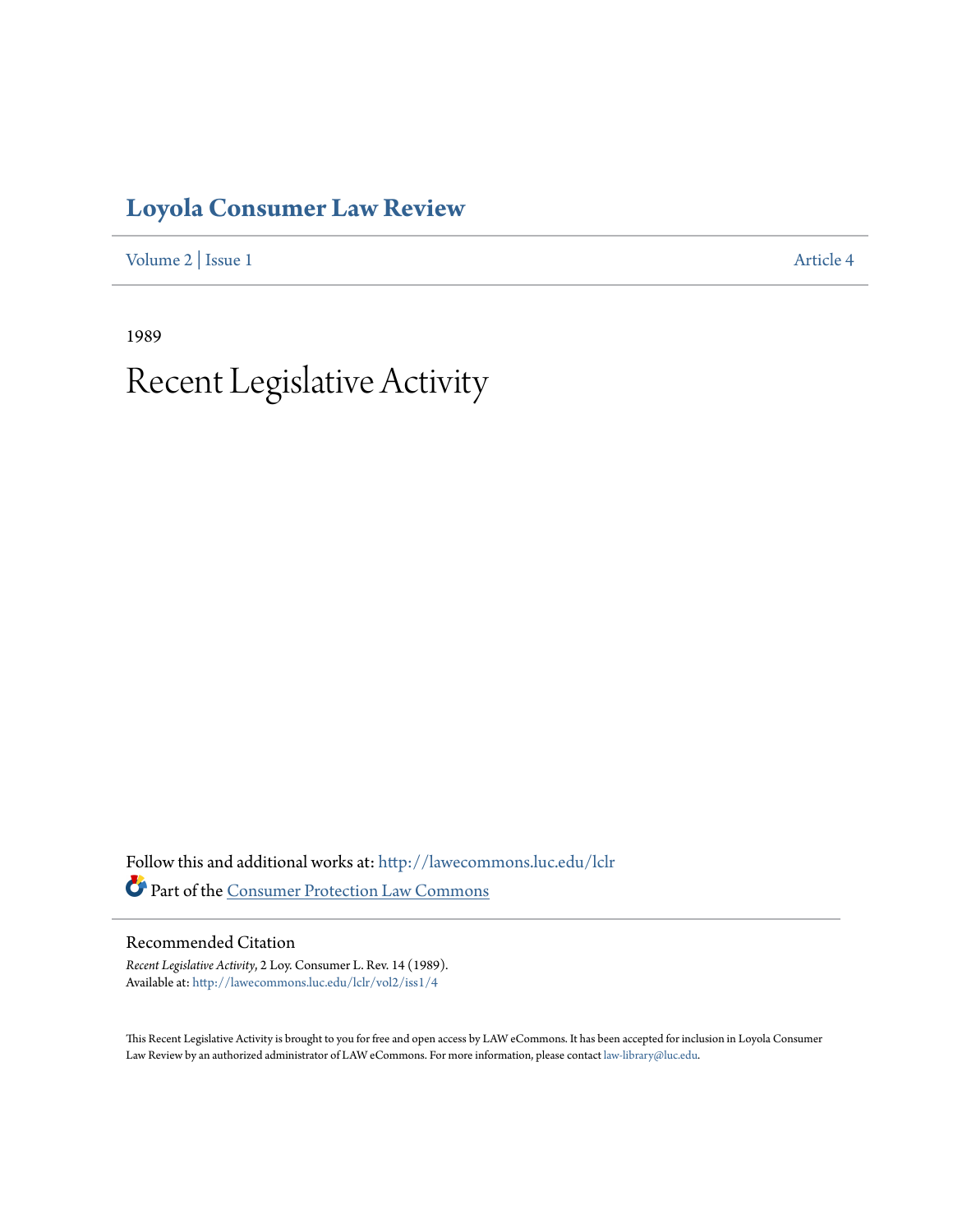# **Recent Legislative Activity**

#### **Operator Service Providers**

Illinois amended its Public Utilities Act to regulate operator service providers. An "operator service provider" is any telecommunications carrier which provides operator assisted services to assist callers in placing or charging a call. The providers are now required to inform the caller, without charge, about the rates, terms and conditions of the assistance. Also, the customer must be made aware of the operator service's identity before the start of the billing, either over the phone, by a sign on the phone, or by some other means. Finally, operator services must provide consumers access, where technically feasible, to any other operator service, to the local exchange company operator and to the emergency telephone service in the area. Effective August 15, 1989. **111.** Rev. Stat. ch. 111 2/3, para. 13-901 (1989).

Texas amended its Public Utility Regulatory Act in three ways. First, it added a new section requiring operator services to provide certain information to the public. The Act defines an operator service as any service using either live or automated operator functions for handling telephone service. Operator services must, prior to connecting each call, announce the provider's name and, at the caller's request, quote the applicable rate and other costs. The services must, for each telephone served, also provide an informational sticker card or other form of information which includes the services name, that the operator will provide rate information upon request, that the caller will be informed how to access the local

exchange carrier operator upon request, and the complaint process. Second, the law limits to no greater than 50 cents the amount a hotel or motel may charge for a local telephone call, a credit card call, a collect call, or local telephone call not requiring operator assistance. Third, the statue creates a statewide telecommunication relay access service for hearing-impaired and speech-impaired consumers. 1989 Tex. Sess. Law Serv. 1154 (Vernon).

#### **Facsimile Solicitations**

Illinois amended its Criminal Code to regulate facsimile transmissions. The new section prohibits knowingly sending unsolicited advertizing or fund-raising material, except where the sender reasonably believes he/she has the receiver's permission. A person guilty of this offense can be fined up to \$500. Effective January 1, 1990. **I11.** Rev. Stat. ch. 38, para. 26- 3 (1989).

#### **Telephone Solicitations**

Florida law now provides that a contract made pursuant to a telephone solicitation is not valid and enforceable unless and until the agreement is embodied in a written contract that is signed by the consumer and that accurately describes the goods or services in the phone solicitation. The contract must contain the name, address, and telephone number of the seller, the total price of the contract, and a detailed description of the goods. The contract must also warn the consumer, immediately

preceding the signature and in at least twelve point type: "You are not obligated to pay any money unless you sign this contract and return it to the seller." The seller may not charge the consumer's credit card account until the above steps are followed. The statute does not apply where the sale was negotiated by the consumer at the seller's retail business establishment; where the consumer may return the unused goods to the seller within seven days and receive a refund within thirty days; where the consumer previously purchased from the seller or the consumer had a preexisting business relationship with the seller; or where the consumer has examined the seller's television, radio or print advertisement which contains the seller's name, address and telephone number, describes the goods or services being sold, and contains any limitations on the offer. Effective October 1, 1989. **1989** Fla. Sess. Law Serv. **89-45** (West).

#### **Radon Gas**

Illinois amended its Consumer Fraud and Deceptive Business Practices Act to make the following acts class A misdemeanors: intentionally or negligently misrepresenting the capabilities of a device to detect and measure radon or radon progeny; misrepresenting the test results from such a device; or providing detection services without an objective basis for believing that radon or radon progeny will be reduced. Any person who proves that he or she has been injured by such acts shall be awarded treble damages, in addi